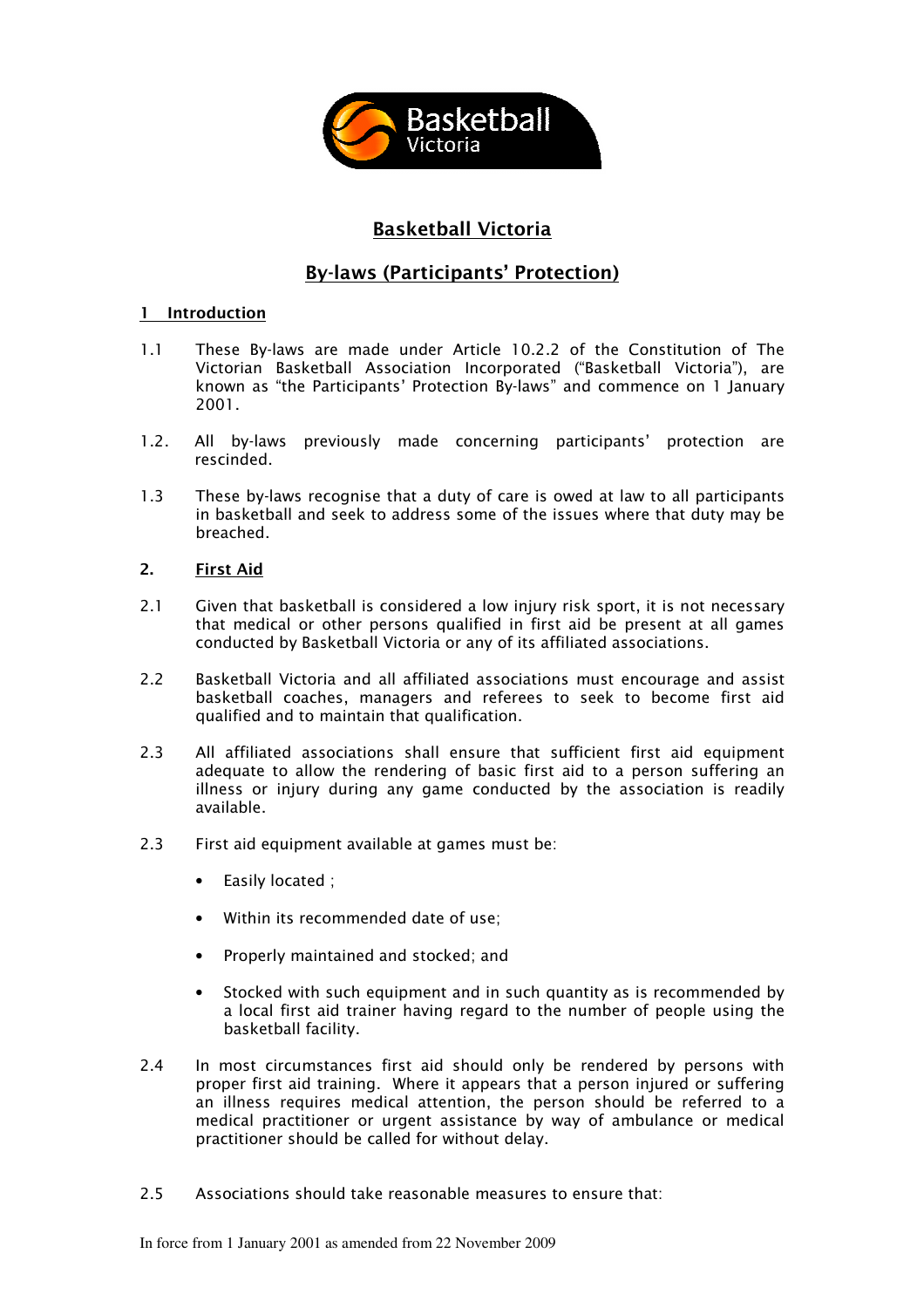- By way of signage or otherwise, persons attending or playing in games are aware of first aid facilities provided and their location, availability and location of telephones for emergency use, the identity of any first aid qualified person available at the venue and the telephone numbers and addresses of ambulance, nearest hospitals and medical practitioners; and
- At all times emergency access is available at games venues for ambulances, stretchers and other emergency equipment

### 3. Climate Policy

- 3.1 All persons involved in the organisation of games must be aware of the effect that extremes of weather can have on person playing or attending basketball and put in place adequate contingencies for the minimising of risk to persons, particularly when high temperatures are expected. Where high temperatures are expected organisers of games must know the extremes or temperature which can occur in the particular venue.
- 3.2 Where high temperatures are expected game organisers must make reasonable attempts to ensure:
	- Full knowledge of availability of first aid equipment and first aid and medical personnel is accessible by all persons attending;
	- Referees and other officials are aware of the symptoms of heat stress and are instructed to be on the alert to notice any such symptoms;
	- Referees are instructed to initiate regular extra time-outs during the game and to shorten the game if necessary;
	- Players are made aware of the need to hydrate regularly before and after the game and that facilities are available for them to do so;
	- Facilities are available for players and other persons to externally cool themselves with water, fans or other facilities;
	- Adequate supplies of ice and ice packs are available for use where appropriate; and
	- Proper advice is available to coaches and players on the effects of heat, symptoms of heat stress, the need for proper hydration and the facilities that are available to prevent or treat heat stress.
- 3.3 All stadiums must be fitted with a thermometer. On hot days, court temperature must be taken hourly whilst the stadium is in use and must be recorded in a permanent record kept at the stadium. If the stadium is in sections, the temperature must be taken in each section.
- 3.4 (a) When the court temperature reaches  $30^{\circ}$ C competition organisers must consider implementing and where the court temperature reaches  $35^{\circ}$ C, must implement the following timing rules:

 If a game is played in halves, the game time must be reduced by 2 minutes per half with 2 team timeouts per half. The clock must stop for each timeout and the referee must call an additional compulsory timeout close to the half way mark in each half. Each team must call a timeout before the compulsory timeout and after the compulsory timeout. In the event the coaches do not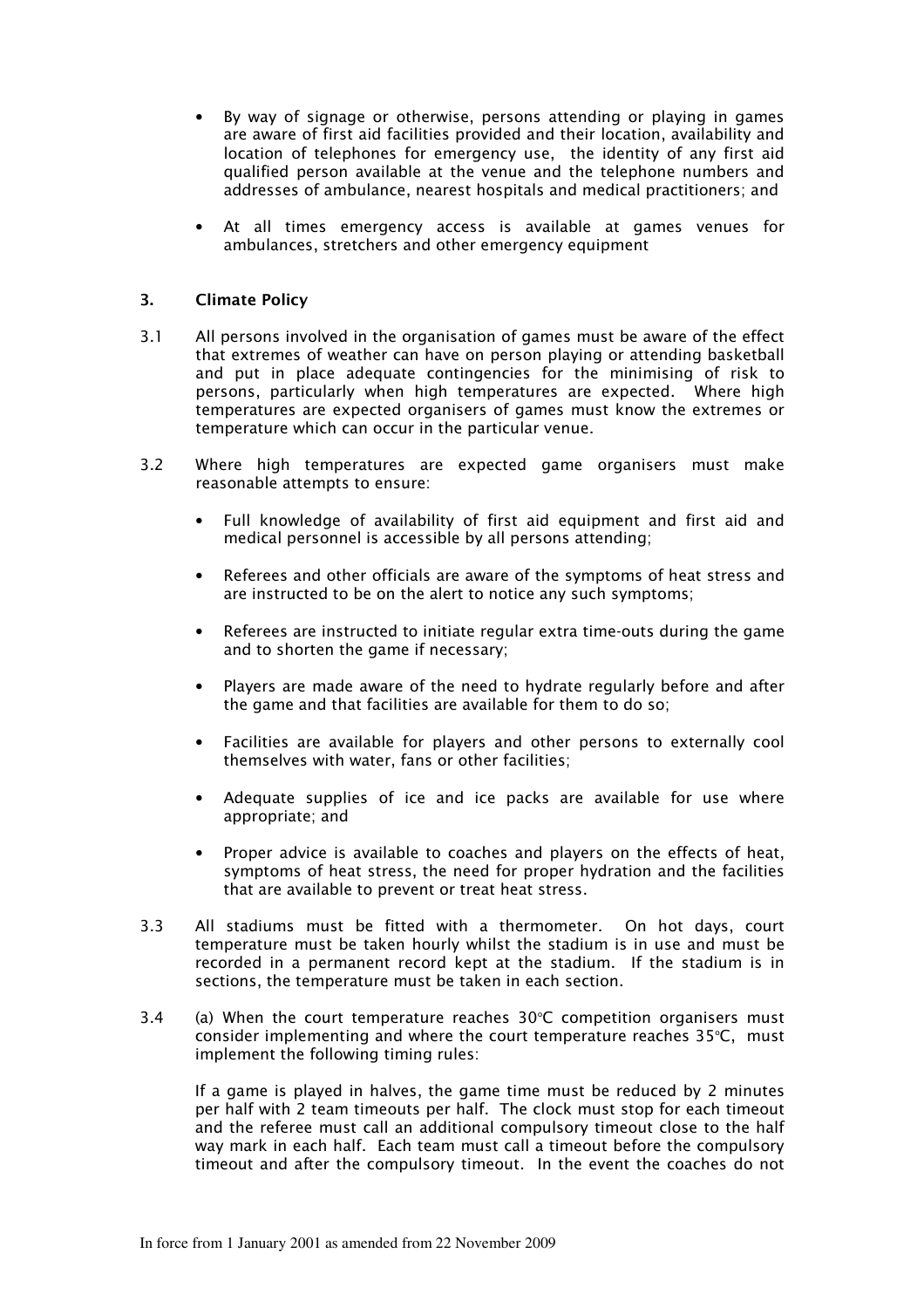call a timeout as required, the referees will intervene and call a timeout and attribute them to the respective teams.

 If a game is played in quarters, the referee must call an additional compulsory timeout in each quarter if no timeout has been called by half way through the quarter.

The clock must stop for every whistle in the last minute of the first half and the last 3 minutes of the second half (this may be modified for local conditions in domestic basketball).

 (b) When the court temperature reaches 40C games must be abandoned. Subject to any rule or ruling by a competition organiser,

 (i) if a game is abandoned before it commences or before or at half time it is counted as a draw;

 (ii) if a game is abandoned after half time, the game score stands as a final result.

### 4. Pregnancy

- 4.1 Basketball Victoria and its affiliated associations must not prevent a woman known to be pregnant from participating in basketball only because of the pregnancy unless it is clear that the woman or her unborn child are at risk to their health.
- 4.2 Basketball Victoria and its affiliated associations must make widely known to all women the following policy of Basketball Victoria:

For the health and safety of pregnant players and the developing embryo and in the best interests of sportsmanship given the physical nature of the game of basketball, Basketball Victoria has developed the following policy with regard to pregnancy.

- Basketball is a physical, contact sport and one which requires a high level of exertion in competition and training;
- Each player accepts that there are certain risks inherent in playing the sport of basketball especially at the level and intensity of Basketball Victoria competitive matches and training;
- Basketball Victoria would prefer that a pregnant player did not compete in matches and if such player trained, then trained in a manner appropriate to her pregnancy;
- Basketball Victoria's preference is based on what it perceives to be the development of the embryo and possible risks during pregnancy;
- Basketball Victoria would request a player who is pregnant to seek medical opinion and advice as to her level of involvement in playing and training.
- Any player who is pregnant must make and rely on her own decision whether to play and train and in making that decision, is to take into account Basketball Victoria's preference that she does not play and any medical advice she has received.

### 5. Infectious Diseases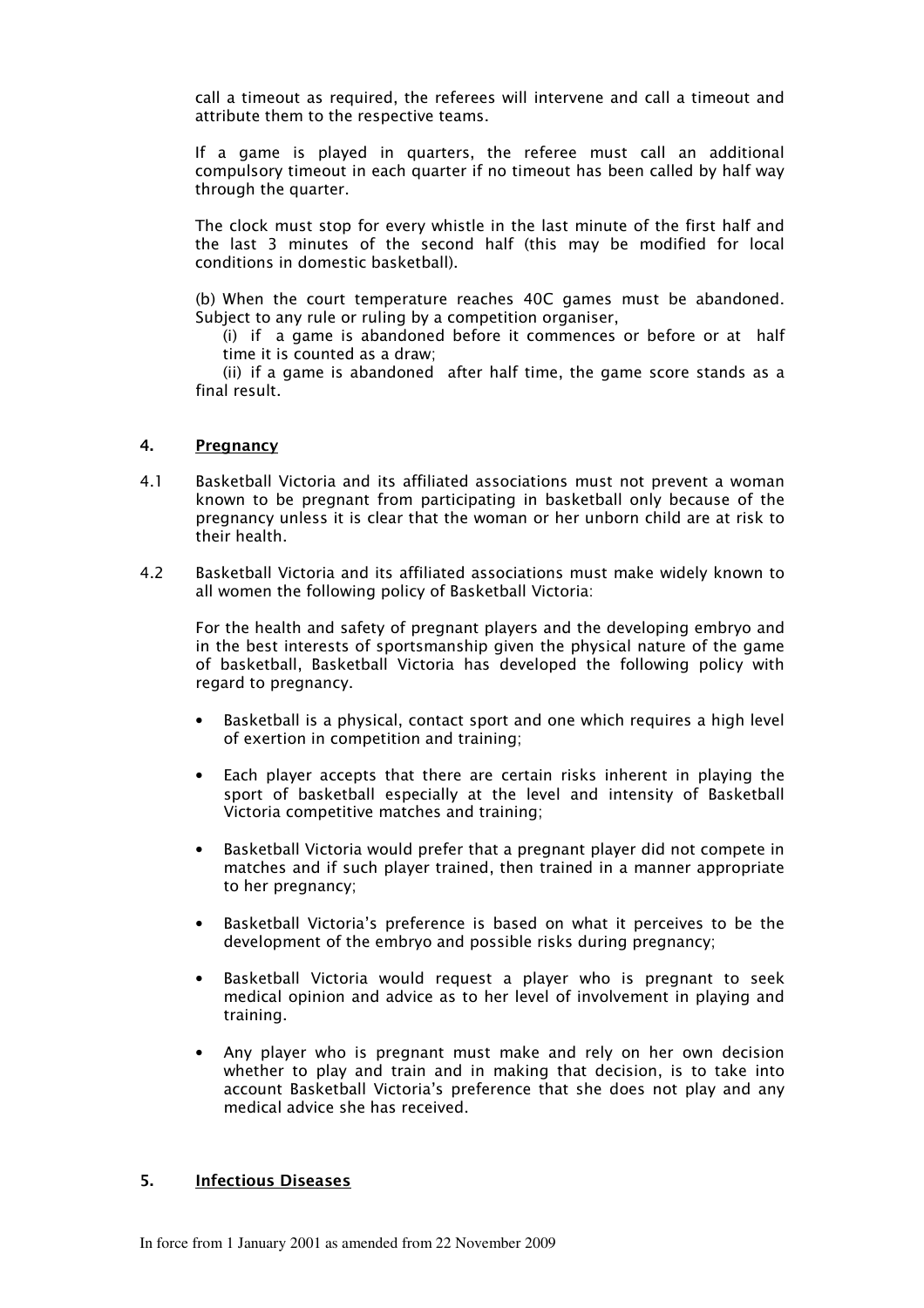- 5.1 Basketball Victoria, its affiliated associations, officials and administrators must not exclude or seek to deter a person from participating in basketball only on the basis that the person is known to be infected with an infectious disease unless, acting on medical advice, the person is regarded as being a real risk to other persons participating.
- 5.2 A person who is infected with a serious disease that is known to be infectious through normal sporting contact must exclude himself or herself from participating in basketball while there is any danger of that person passing on the infection to another participant.
- 5.3 Although diseases such as HIV/Aids and Hepatitis B are not regarded by medical opinion as posing any real risk of infection through normal sporting contact they are passed on by the mixing of body fluids. Accordingly, all persons participating in basketball must take certain precautions to ensure any risk is minimised including:
	- Strictly adhere to all playing rules and these by-laws relating to bleeding during the course of a game;
	- In rendering first aid to any injured player take adequate precautions against infection such as the wearing of protective gloves and other protective equipment available and proper cleansing of equipment and persons;
	- All blood or other body fluids must be properly and promptly cleaned from people, equipment, clothing and areas of venues;
	- All participants should have their own equipment such as towels and water bottles and not share such equipment with other participants;
	- Participants should refrain from spitting on floors, in towels or in other places where contact could be made by other participants;
	- Participants should take precautions such as having vaccinations where available and follow any medical advice they receive;
	- Basketball Victoria and affiliated associations must educate their participants about the risks of infection while participating in basketball and about precautions they should take to minimise those risks including vaccination, safe sex and hygiene issues;
	- Organisers of games should ensure that adequate hygiene facilities are always available at games for the use by participants; and
	- Any blood, saliva or other body product on or around the court should only be cleaned using proper hygiene methods and equipment by adults.
- 5.4 If a player suffers a bleeding wound during a game, the wound shall immediately be cleaned and if it continues to bleed the player shall be substituted immediately.
- 5.5 A bleeding player who has been substituted shall not re-enter the game until the wound has been treated by covering, suturing or other suitable treatment so that no further bleeding occurs.
- 5.6 If there is significant blood on the player's uniform, the player shall change uniform before re-entering the game and no penalty will apply if the substitute does not match the normal team uniform.